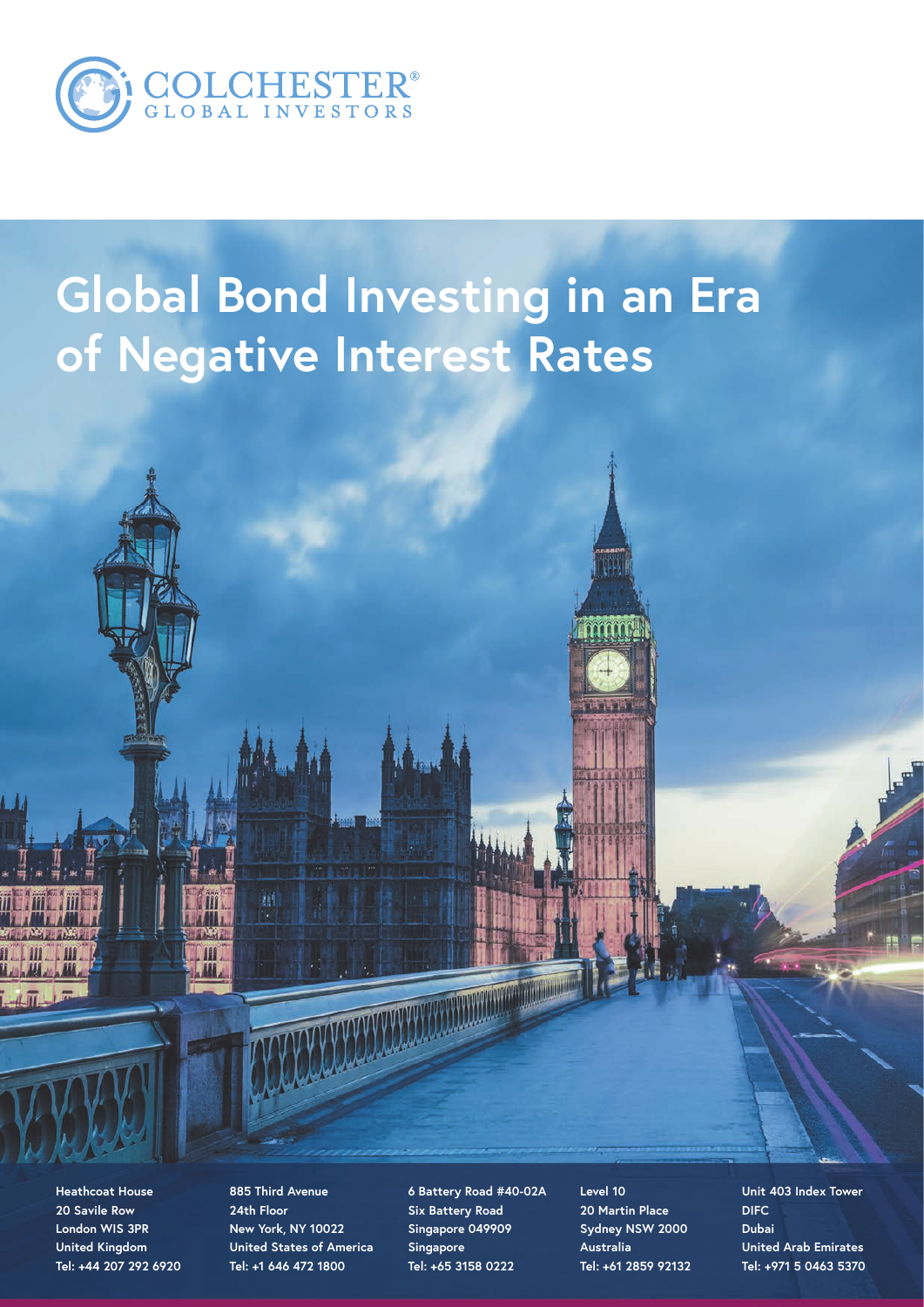

What once would have been considered a strange anomaly may now be becoming the norm as yields on a growing proportion of the global bond markets turned negative throughout 2019. The escalating US-China trade conflict, fears of a global economic slowdown and the aggressive accommodative monetary policy response by central banks to those developments have accelerated this trend in the middle of 2019. This environment has resulted in the market yield on approximately US\$11 trillion of government debt falling below zero percent as at the end of August, 20191 . This accounted for approximately 37% of the universe of outstanding government debt at that time<sup>2</sup>. Some 40% of this amount was issued by the Government of Japan, and a further 14% and 12% by the French and German Governments respectively. As a result of the extensive quantitative easing programs undertaken by central banks, collectively it is estimated that they now hold approximately 80% of all negative yielding debt. Whilst negative central bank policy rates and negative bond yields on sovereign debt had been observed for some time, this phenomenon has not been restricted to government bonds alone. In recent months yields on an increasing number of corporate bonds have also turned negative, new corporate debt has been issued at those levels and even negative rate mortgages have been offered in Denmark. While not as prevalent, such declines have resulted in the yield on approximately 7% (US\$1 trillion) of the universe of global corporate investment grade debt also falling below zero percent<sup>3</sup>.

#### **Growing Proportion of Bond Market Offering Negative Yields**



Market value of negative-yielding debt outstanding:

*Source: Market Value of Bloomberg Barclays Global Aggregate Treasuries Index and Bloomberg Barclays Global Aggregate Corporate Index as at 30th Aug 2019*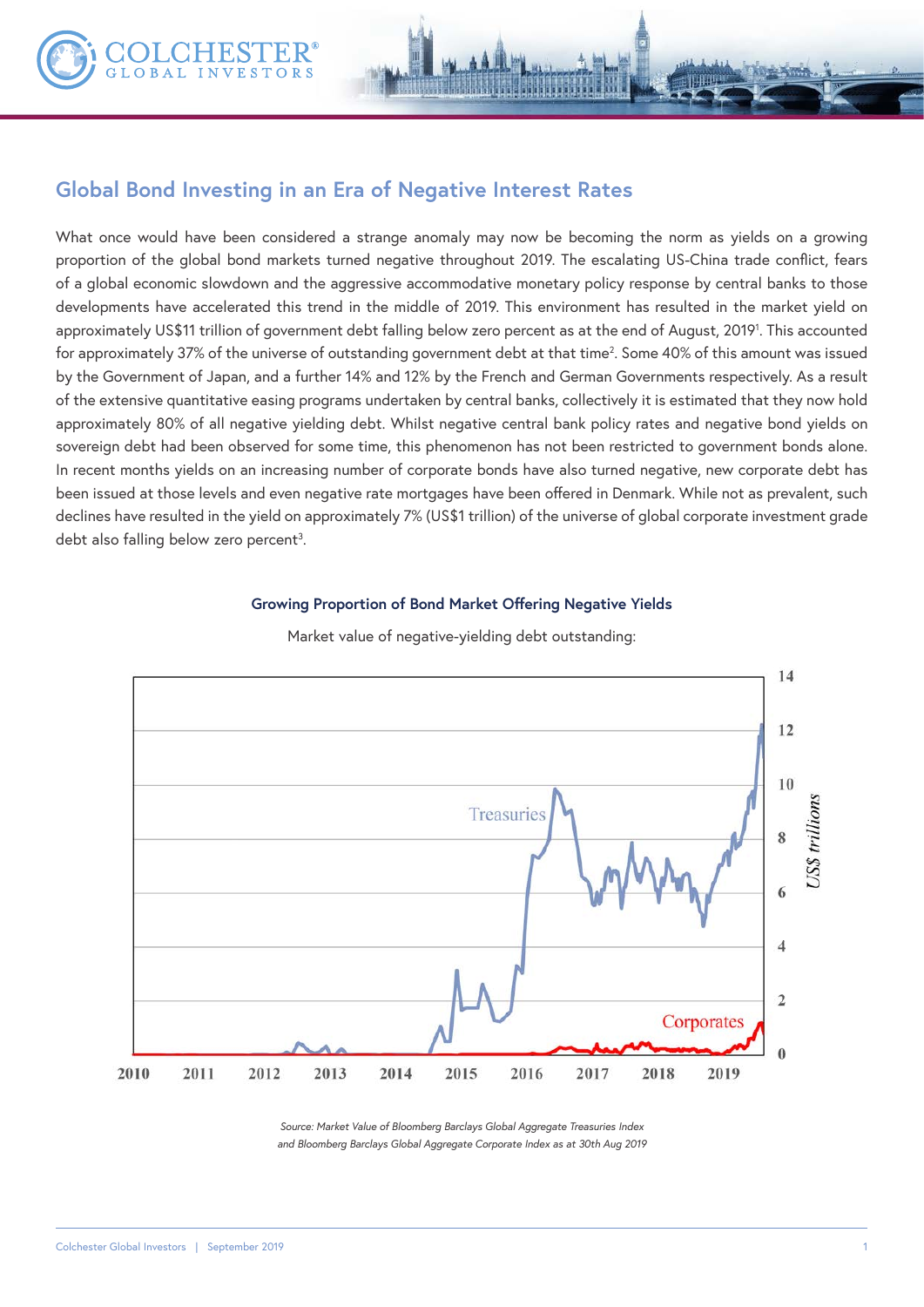

Many factors influence the level of bond yields, but the monetary policy, economic and inflation environment are strong drivers. In the aftermath of the 2009 Global Financial Crisis many of the world's central banks set policy rates close to, or below, zero in response to economic contraction and declining inflation. In Denmark, the central bank's policy rate fell below zero in 2012, to be followed shortly thereafter by the European Central Bank, the Swedish Riksbank, the Swiss National Bank and the Bank of Japan. The US Fed Funds Target Rate was lowered to 0.25% in December 2008 and remained there until late 2015 when a gradual policy tightening was initiated by the Federal Reserve. This policy was reversed in July 2019 when the Fed Funds rate was lowered by 0.25% to 2.25%. In contrast to this direction of travel in the US, interest rates in many advanced economies remained extremely low and negative in some cases throughout this period. This reflected the more muted inflation backdrop in economies such as the Eurozone, Switzerland, and Japan relative to the US from 2016 to 2018.

Leaving aside the cyclical impact of trade tensions and slowing growth, there may be structural reasons why inflation and interest rates may remain very low. The impact of technological innovation and automation, as well as globalisation is often thought to have a dampening effect on inflation. Furthermore, demographics may also be exerting downward pressure on the level of real interest rates. Real interest rates can be considered as the price at which the supply of savings equals the demand for savings, i.e. investment. Given the demographic profile of many developed economies we may be observing the effects of a *savings glut* keeping interest rates lower than they have been in recent decades. None of this is to say that negative yields are here to stay, or that yields can't increase from current levels, but simply given these structural factors it is possible that on average, yields and interest rates may remain materially lower in the coming years than they have been in the past.

# **Should investors hold negative-yielding bonds?**

Given that negative yields imply an investor holding such a security to maturity will incur a loss (at least in nominal terms) does this imply that the 'safe-haven' characteristics of sovereign fixed income have been compromised? The evidence of the recent past would suggest not. We have observed that negative yields can become more negative in response to economic and political events and shifts in perceived risk levels. In other words, over the short term the returns to investors from 'falling' negative-yielding bonds may be positive as bond prices continue to appreciate. Indeed, many investors were surprised at the strength of the demand for safe-haven assets and the resulting size of the yield decline of already negatively yielding bonds during the most recent bout of risk aversion in the middle of 2019. For example, 10-year German Bund yields fell from -0.2% to -0.7% from mid-July to mid-August, returning +4.5% in USD hedged terms. Similarly, over the same period, 10-year Swedish bond yields fell from 0.1% to -0.4%, returning +3.0% in USD hedged terms. This is not to argue that negative yielding bonds will always deliver positive returns, but simply highlights that the diversifying return characteristics of sovereign bonds still holds true in a negative interest rate world. Returns on a negative yielding bond may be positive or negative over the short term, just as they may be on a positive nominal yielding bond.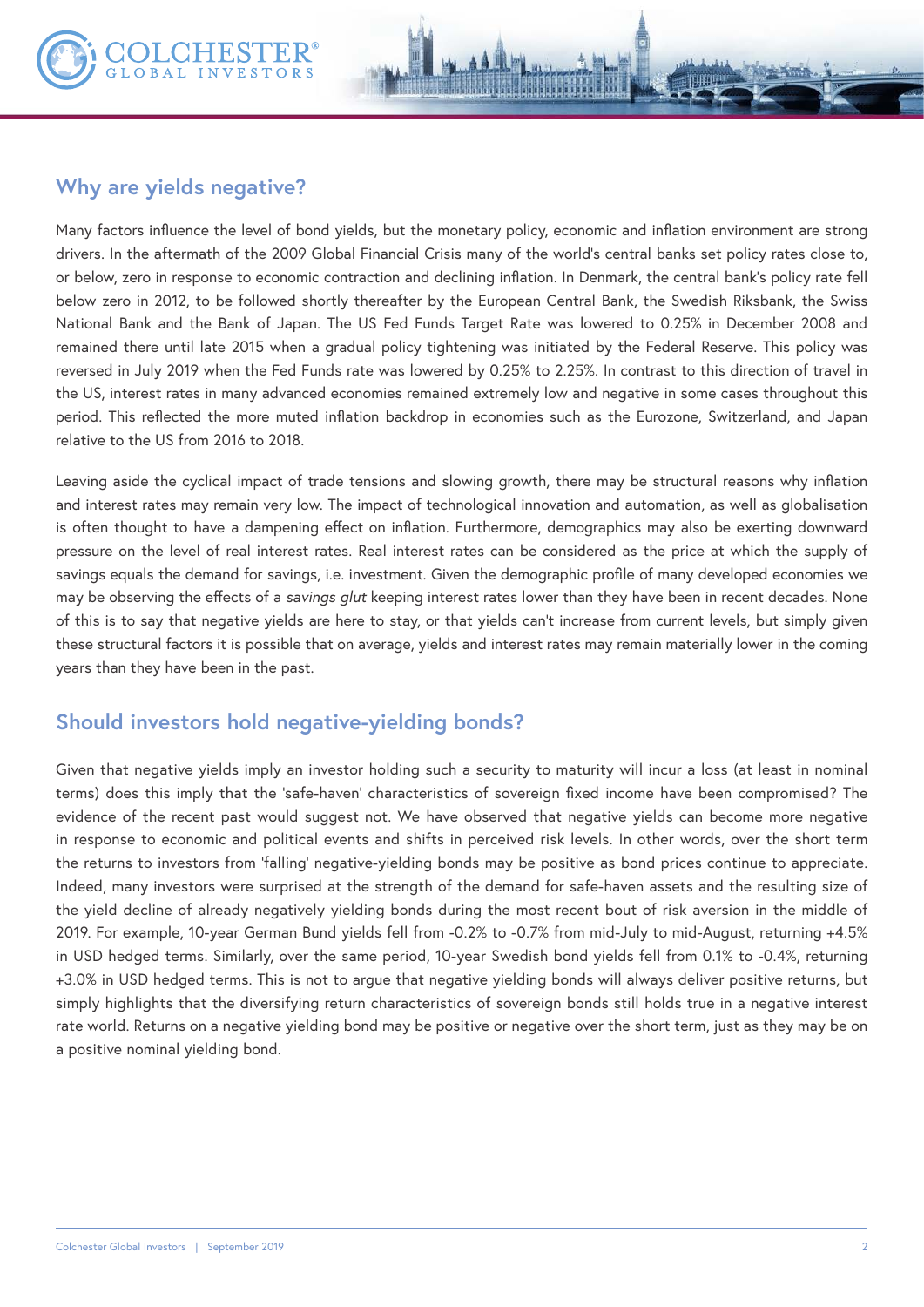

# **Sovereign debt as an insurance policy**

Sovereign fixed income is often traditionally viewed as a diversifier of risk within a multi-asset portfolio. Among its other roles, it is often seen as an anchor or 'insurance' against other higher beta or 'growth' assets within a diversified portfolio. As the examples above illustrate, this remains the case in the present environment as sovereign debt remains the only asset class to consistently offer a negative correlation to risk assets in a crisis. We can see in the chart below for example, that recently global sovereign bonds generated positive returns in Q4 of last year, when the S&P 500 dropped 14%. Similarly, in May of this year, the S&P 500 fell almost 7%, whilst the FTSE WGBI returned +1.7% in US dollar unhedged terms. This was at a time when yields were already negative across large parts of the Eurozone and in Japan.



**Absolute and Relative Returns During Crisis - Global Bond (USD Unhedged)** Positive Return and Negative Correlation:



The negative yields apparent in today's market are in a sense the premium for this insurance policy. It should also be considered that the low and negative levels of central banks rates and government bond yields permeates the entire spectrum of investable assets. Not only have negative yields started to emerge on meaningful amounts of corporate debt, but they are also widely considered to have supported equity prices. Thus, whilst the 'price' of the insurance offered by sovereign debt has clearly increased, this must be offset against the potentially greater, but ultimately unquantifiable risks contained in other asset classes. The risk-free interest rate, essentially the discount rate, is embedded in the valuation of all other asset classes and it follows that an adjustment in its level will most likely impact all assets classes.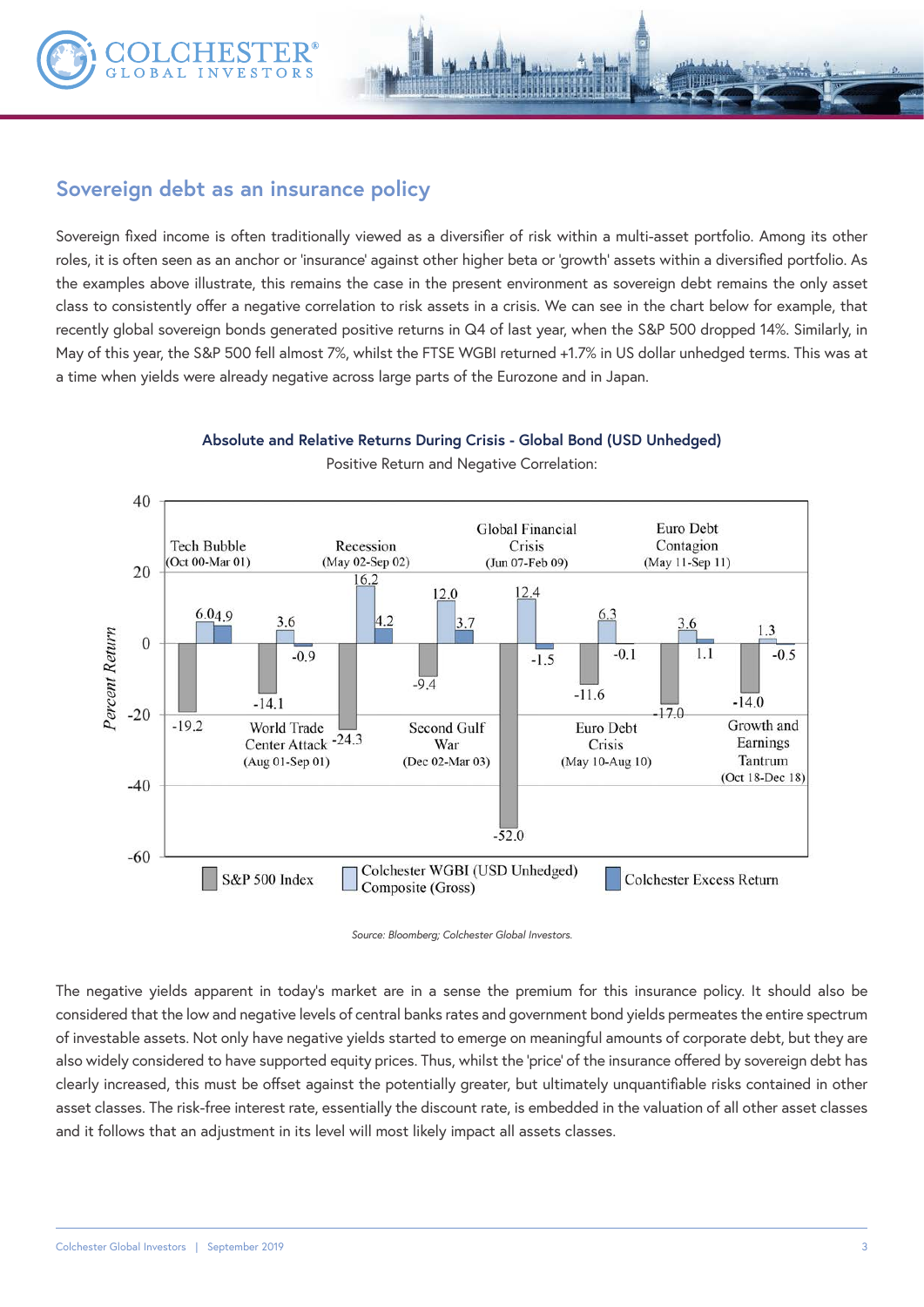

Investors also need to consider potential returns in nominal and real (inflation-adjusted) terms. Whilst inflation expectations are typically positive across developed markets, investors holding negative nominal yielding bonds to maturity, could in theory earn positive returns in real terms if inflation, or more precisely deflation, were to be more negative than the nominal yield. There is a tendency for people to focus on nominal values and returns rather than real returns, a phenomenon known as '*money illusion*.' In other words, a 7% return on a bond when inflation is 7% is exactly the same as owning a 0% returning bond when inflation is 0%. In this simple scenario most would likely want to own the 7% yielding bond, even though it is equivalent to owning the 0% bond. Human nature being what it is, we have a tendency to focus on nominal rather than real returns. The value of money, or an asset, is intrinsically the real goods that can be purchased with it. Accordingly, you are better off owning the asset that gives you the higher real return as it delivers greater real purchasing power. That may be a negative nominal yielding bond with a higher expected real yield if it generates a higher ex-post real return than a positive nominal yielding bond with a lower expected real yield.

## **How is Colchester managing portfolios in the current environment?**

As explained above, we continue to see the sovereign fixed income asset class as providing desirable diversification characteristics and specifically a negative correlation to risk assets. The events of mid 2019 suggest that despite the increasing prevalence of negative yields, this characteristic remains intact in the face of rising uncertainty and increased risk aversion. The slowdown in global money and credit growth through 2017 and 2018 is likely to contain inflation in the near term and limit any large increase in bond yields. This benign environment is likely to be broadly supportive of bond prices and minimise the 'cost' of diversification insurance that may prove useful if the global economy, trade disputes or risk assets take a turn for the worse.

Nonetheless we at Colchester are trying to limit our exposure to negative nominal yielding markets. Instead we are skewing our portfolios towards markets that are offering positive real yields, that preferably also offer a positive nominal yield. Such markets are currently limited within the G10 or 'traditional' bond markets. It is tempting in such an environment to reach for yield by moving down the credit curve into subordinated or high yield debt, increasing exposure to emerging markets, or supplementing returns with an array of structured products. However, as all have a higher correlation with equity and other growth assets, this reduces the diversification benefit of holding bonds. Accordingly, *we seek to build bond portfolios that not only offer higher relative real yields and attractive risk characteristics, but also maintain the diversifying integrity of a traditional bond market allocation*. Therefore, while we are willing to add limited exposure to some non-traditional markets such as Singapore or Mexico, to benefit from their potentially higher real yields on offer and to offset some of the 'insurance premium cost', such exposure is limited to protect the diversification characteristics that most investors are looking for from their traditional sovereign bond allocations.

Today our global bond portfolios are materially overweight versus benchmark those markets where we observe the most attractive prospective real yields. Markets such as Norway, Singapore and Mexico, where both real and nominal yields are positive, feature in our portfolios. In contrast, the strategy is very underweight the euro area where both real and nominal yields are negative and our portfolios hold no exposure to German, French or Dutch bonds where yields are lowest. The strategy does however hold some exposure to negative nominal-yielding bonds, mostly in Japan. The Japanese market offers materially more attractive relative real yields than the core of Europe once we factor in the low level of projected inflation. Furthermore, the market exhibits very low levels of volatility. As we are looking to construct portfolios that in aggregate offer a balance between value (or *expected return*), liquidity and negative correlation to risk assets, it should be no surprise that despite their negative nominal yields, Japanese bonds have a role to play.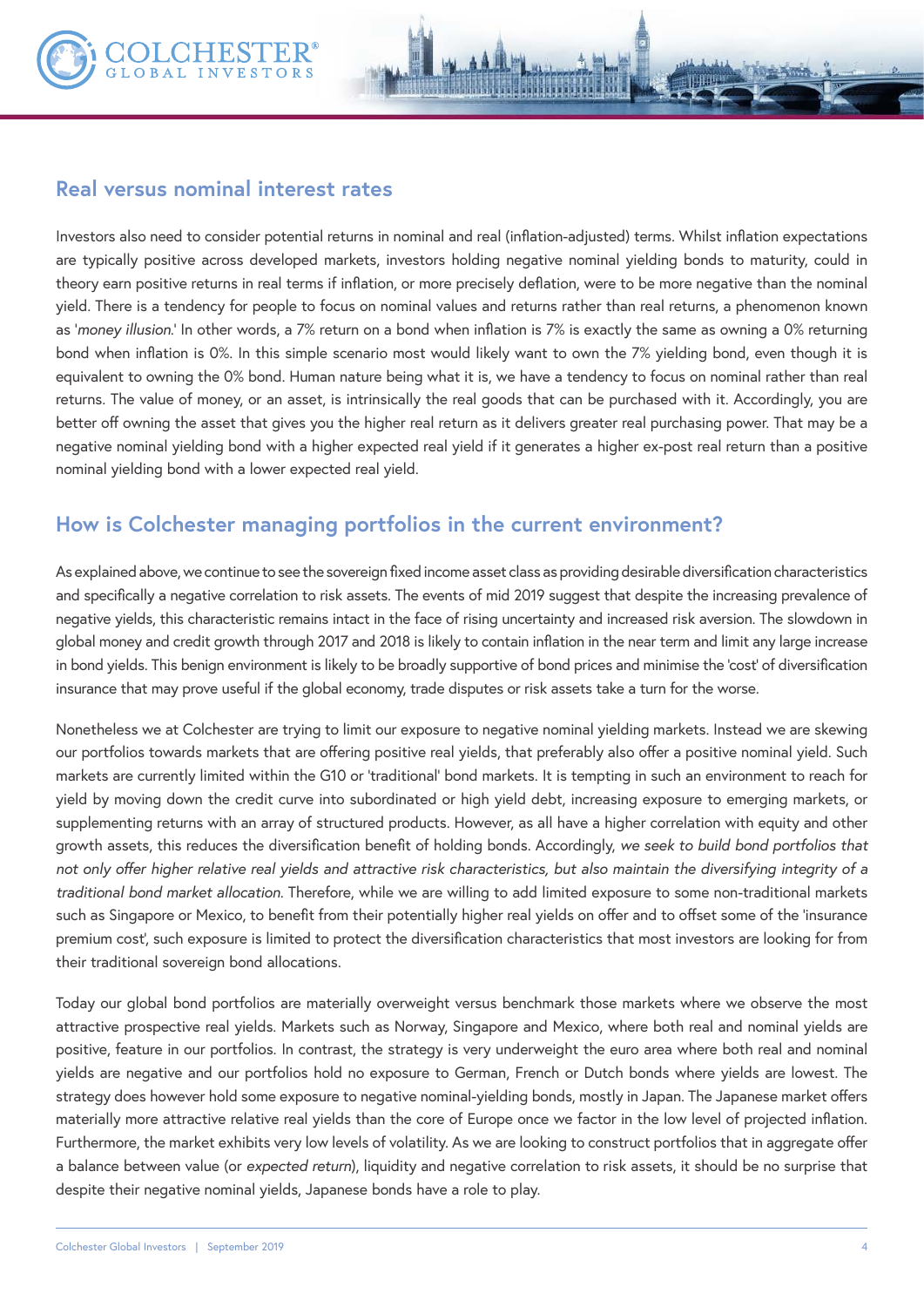We estimate that currently only around 18% of our standard global bond program is invested in negative nominal yielding bonds. In contrast, the standard global bond benchmark currently has approximately 35% in such securities. While passive investors are immediately *locked* into this benchmark exposure, active investors may reduce this exposure if they believe that valuations and potential returns justify it. Notwithstanding our own limited exposure to such negative yielding bonds, we would caution against the idea that such bonds should be automatically excluded from portfolios, or the opportunity set, purely on the basis that their yields are below zero. As discussed above, notwithstanding negative yields, the Eurozone and Japanese bond markets continue to offer desirable liquidity and diversification characteristics and may offer better ex-post real returns. The danger with building portfolios purely based on nominal yield targets, is that investors may unintentionally

Ultimately, return expectations from sovereign fixed income may need to be calibrated to take account of the current level of yields. Relative to history therefore, expected nominal and real returns from sovereign bonds are undoubtedly lower than they were. This statement alone however tells us nothing about the relative attractiveness of the asset class vis-à-vis alternatives, or its sustained usefulness as a diversifier of aggregate portfolio risk. In an environment of rising risk aversion, as we have seen this year, already low bond yields can, and do, fall even further as investors move into safe-haven assets.

be taking on greater concentration risk and precluding themselves from opportunities that may deliver a better total return.

1 Bloomberg Barclays Global Aggregate Negative Yield Debt: Treasuries (I32548 Index) 2 Bloomberg Barclays Global Aggregate Treasuries Index 3 Bloomberg Barclays Global Aggregate Neg Yielding Debt: Corporates vs. Bloomberg Barclays Aggregate Corporate

### **Important Information**

Unless otherwise stated, this document reflects Colchester's views and opinions as of the date of this document. Colchester makes no representation or warranty as to the accuracy or completeness of the information in this document and disclaims all liability for any direct, indirect, consequential or other losses or damages including loss of profits incurred by you or any third party that may arise from reliance on this document Although Colchester has obtained the information and opinions in this document from sources which it deems to be reliable, Colchester makes no representation as to their accuracy or completeness.

This document may contain information obtained from third parties, including ratings from credit ratings agencies. Reproduction and distribution of third party content in any form is prohibited, except with the prior written permission of the related third party. Third party content providers do not endorse or recommend the securities or products discussed herein, nor do they guarantee the accuracy, completeness, timeliness or availability of any information, including ratings (negligent or otherwise), regardless of the cause, or for the results obtained from the use of such content. Third party content providers give no express or implied warranties, including, but not limited to, any warranties of merchantability or fitness for a particular purpose or use. Third party content providers shall not be liable for any direct, indirect, incidental, exemplary, compensatory, punitive, special or consequential damages, costs, expenses, legal fees, or losses (including lost income or profits and opportunity costs or losses caused by negligence) in connection with any use of their content, including ratings. Credit ratings are statements of opinions and are not statements of fact or recommendations to purchase, hold or sell securities. They do not address the suitability of securities or the suitability of securities for investment purposes, and should not be relied on as investment advice.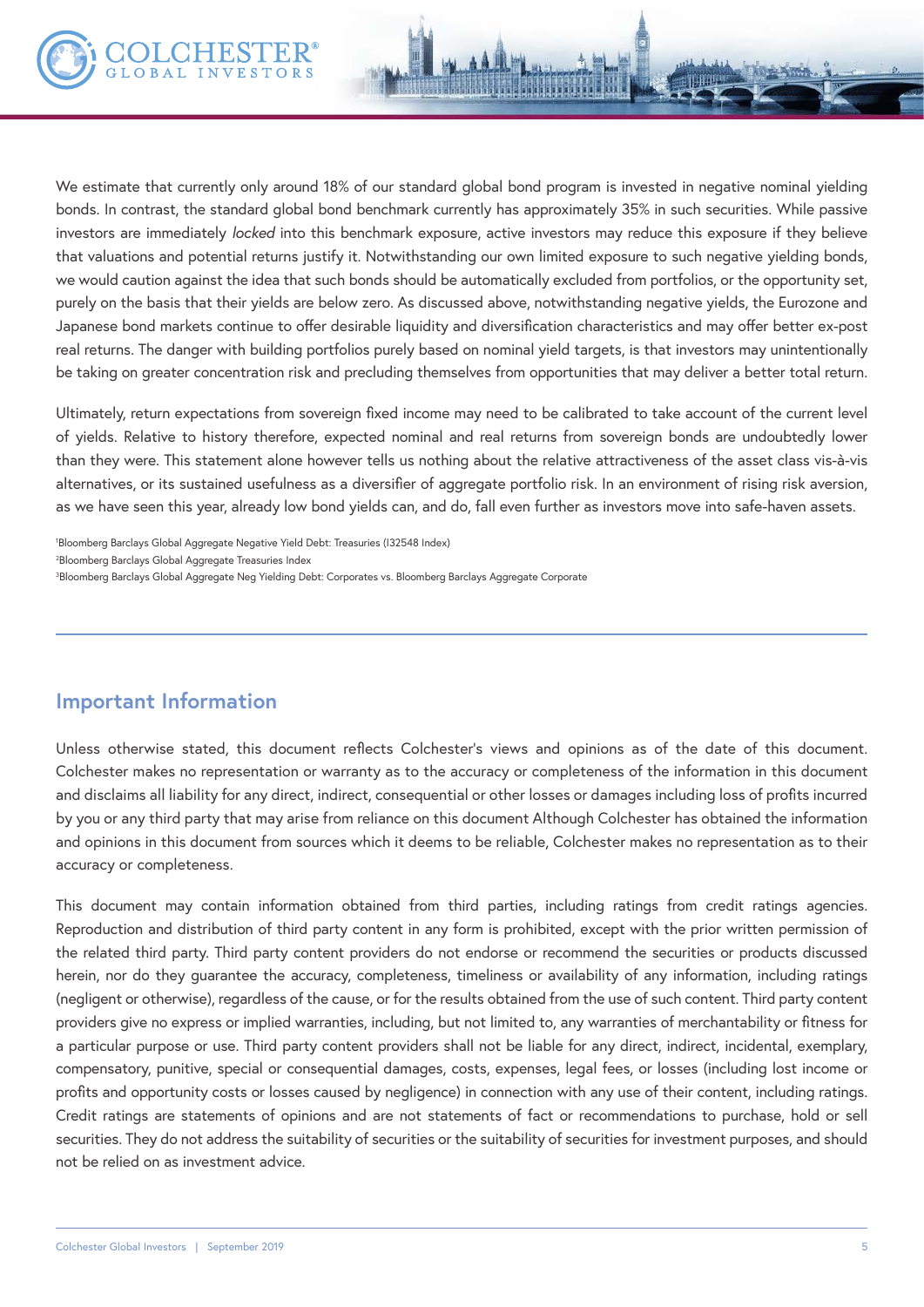

Nothing in this document should be construed as providing any type of investment, tax or other advice. Neither should anything in this document be considered a solicitation, recommendation, endorsement or offer to purchase or sell any financial security or other financial instrument. This information is provided for indicative purposes only, and is supplied in good faith based on sources which we believe, but do not guarantee, to be accurate or complete as of the date of this document only and may be subject to change without notice.

Past performance is not necessarily a guarantee of future performance, and the value of any investment may fall as well as rise. Prospective investors should be aware that any investment involves a degree of risk. Nothing in this document should be construed as providing any type of investment, tax or other advice. Neither should anything in this document be considered a solicitation, recommendation, endorsement or offer to purchase or sell any financial security or other financial instrument. This information is provided for indicative purposes only, and is supplied in good faith based on sources which we believe, but do not guarantee, to be accurate or complete as of the date of this document only and may be subject to change without notice.

Information concerning the calculation of statistics used for portfolio characteristics is available upon request. Various industry standards, indices and industry performance comparative data are provided in this document and are detailed where appropriate. These include indices from FTSE Russell, Bloomberg Barclays, MSCI, JP Morgan and ICE. Data is sourced additionally from Bloomberg and Datastream.

The Global Bond and Global Bond Low Duration strategies (the 'Products') have been developed solely by Colchester Global Investors Ltd. The Products are not in any way connected to or sponsored, endorsed, sold or promoted by the London Stock Exchange Group plc and its group undertakings (collectively, the 'LSE Group'). FTSE Russell is a trading name of certain of the LSE Group companies. All rights in the FTSE World Government Bond Index (the 'Index') vest in the relevant LSE Group company which owns the Index. FTSE® is a trade mark of the relevant LSE Group company and is used by any other LSE Group company under license. TMX® is a trade mark of TSX, Inc. and used by the LSE Group under license. The Index is calculated by or on behalf FTSE Fixed Income, LLC or its affiliate, agent or partner. The LSE Group does not accept any liability whatsoever to any person arising out of (a) the use of, reliance on or any error in the Index or (b) investment in or operation of the Products. The LSE Group makes no claim, prediction, warranty or representation either as to the results to be obtained from the Products or the suitability of the Index for the purpose to which it is being put by Colchester Global Investors Ltd.

There can be no assurance that professionals currently employed by Colchester will continue to be employed by the firm or a level of experience or past performance is indicative of future performance or success.

This document is intended for professional use only and is not for public distribution. It may contain information that is privileged, confidential or exempt from disclosure under applicable law. If you have received this communication in error, please disregard and delete it and do not disseminate the contents to any other person.

This document does not constitute a prospectus or offering circular to subscribe for any securities. Potential investors must review the relevant product offering documents or investment management agreement, and in particular, the risk disclosure set out therein.